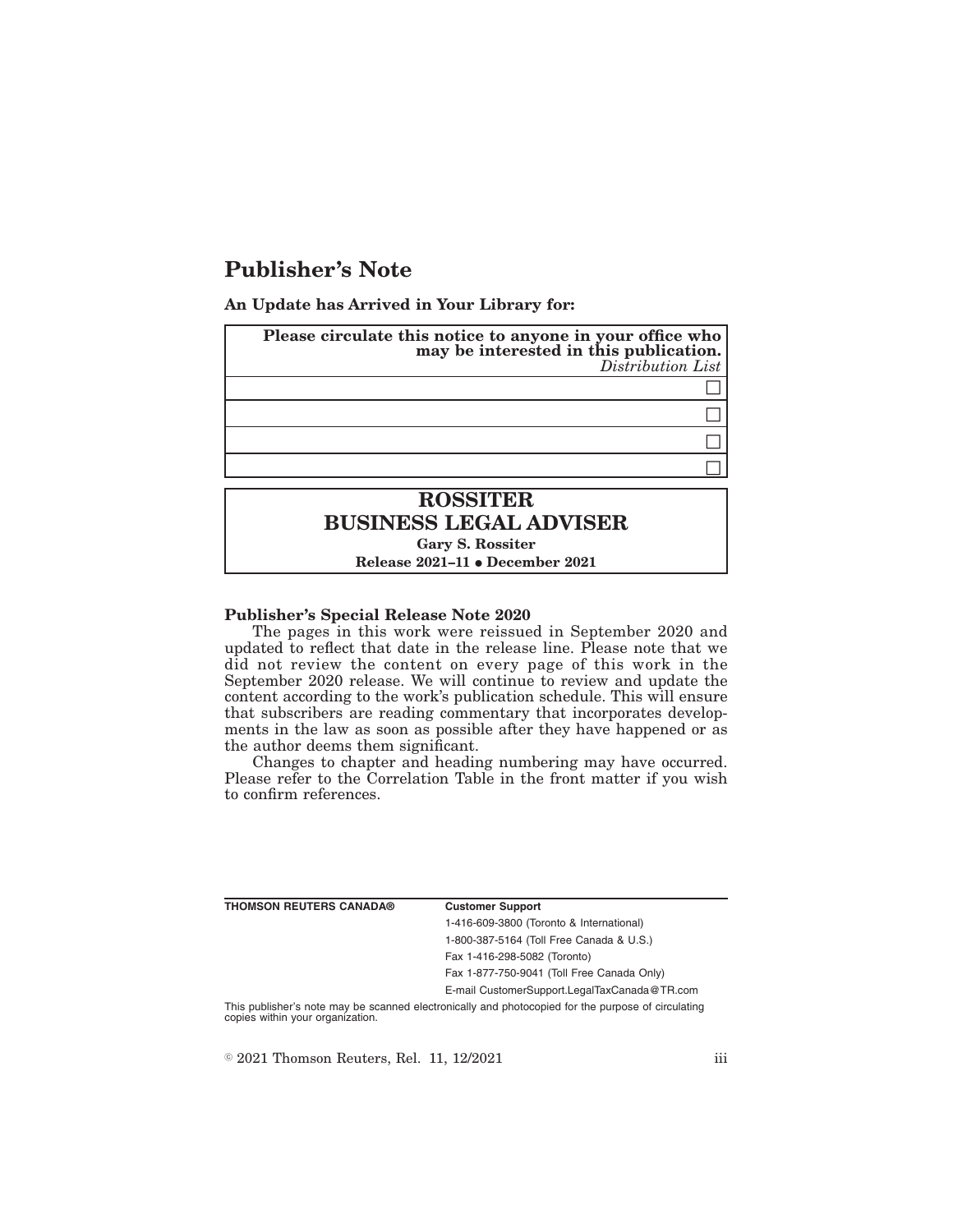This resource is a practice-oriented how-to guide to business transactions. It features commentary, materials and precedents covering: the buying and selling of a business; the family trust; shareholders' buy-sell agreements; Investment Canada; tax implications of a business purchase/sale; incorporation; executive compensation, and employment law. It also refers to pertinent sections of the *Income Tax Act* and Interpretation Bulletins.

This release features updates to the case law and commentary in the following Chapters: 1 (Choice of Business Form), 3 (Use of the Family Trust), and 9 (Employment Law).

## **Highlights:**

E **Franchise – Fitness Studios – COVID Pandemic Forcing Change in Business Model – Franchisor Delivering Online Program Directly to Members ––Franchisee Operating Own Fitness Studio When Lockdown Lifted – Franchisor's Motion for Injunction Denied – Issue of Fundamental Breach –** Where the franchisor of fitness studios, due to the COVID pandemic, changed the business model to a virtual exercise system offered directly by the franchisor, and following the lifting of the COVID lockdown, a franchisee purported to terminate the franchise agreement and operate its studio under a different name, the franchisor's motion for an interlocutory injunction was dismissed as the fundamental breach of the franchise agreement was in issue. In this case, the plaintiff franchisor of fitness studios changed the business model as a consequence of the COVID pandemic's impact on in-studio fitness. The franchisor responded to the pandemic by rolling out an online at home exercise program as a method of offering exercise programming to members. The franchisees were not permitted to offer the virtual programming to their members or complete with the franchisor's program, which became a major source of contention. The franchisor, recognizing the fundamental changes in which the franchise system operated, circulated a draft amending agreement to the franchisees. The defendant franchisee and its principals refused to sign, taking the position that the franchisee should have been entitled to offer the online fitness programming to their 400 members, and that the franchisor was competing with them. The franchisee purported to terminate the franchise agreement based on fundamental breach of the franchise agreement by the franchisor. Following the lifting of the COVID-19 lockdown, the defendants re-opened their fitness studio under a different name. The franchisor claimed that the defendants were operating a competing business in contravention of the non-competition covenant in the franchise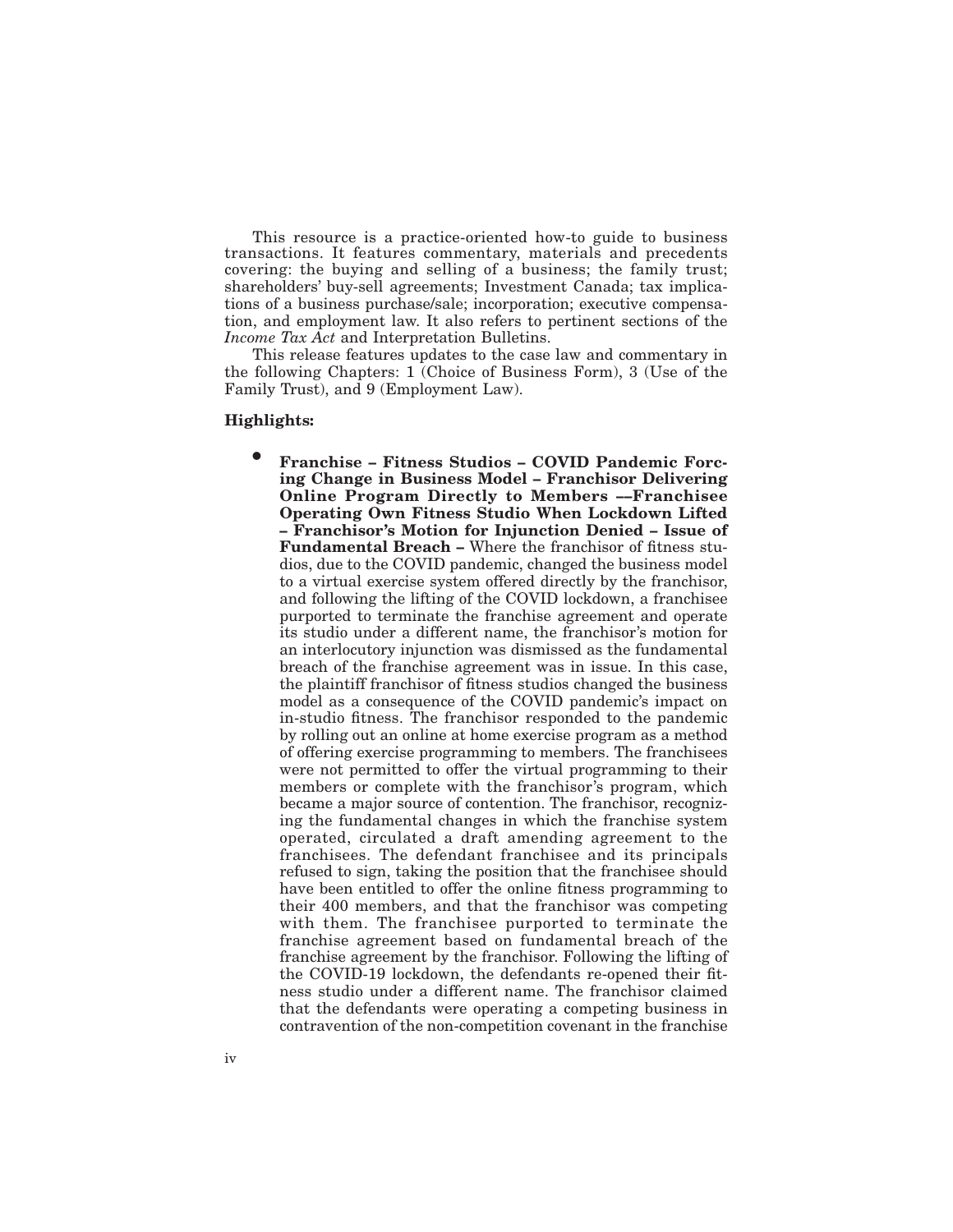agreement. The franchise agreement was scheduled to end in three months. The franchisor brought a motion seeking an interlocutory injunction to prevent the defendants' continuing breach of the franchise agreement. The franchisor's motion was dismissed.

It was clear that defendants' actions in opening and carrying on a new fitness studio from the current location was in direct contravention of the franchise agreement. The noncompetition covenants in the franchise agreement were not void for uncertainty, and were not in contravention of public policy, and they were in force. At the same time, the defendants raised a serious issue as to whether franchisor's program that it directly marketed to the franchisee's members, when combined with the financial restructuring inherent in the program, and the major changes to the role of the franchisee, and severe restrictions on the franchisee's opportunity to earn revenue, undermined the fundamental underpinning of the franchise arrangement. Moreover, there was only a short period of time remaining in the term of the franchise agreement, and it would not be possible to have the issues brought to trial prior to the expiration of the agreement. An interlocutory order would likely serve to finally determine or render moot at least some of the issues in dispute, and in such circumstances, the franchisor should be required to establish a strong *prima facie* case to obtain the interlocutory injunction.

The franchisor failed to meet the burden of demonstrating a strong *prima facie* case that the franchise agreement remained in full force and effect. The franchisor also failed to show a balance of convenience favoured granting the interlocutory injunction. Both parties would be harmed by the injunction. The franchisor failed to establish clear evidence of irreparable harm if the interlocutory injunction was not granted. The fundamental question was whether the franchise agreement continued to survive or whether there was a fundamental breach, as the defendants claimed. A court ordered closure of the fitness facilities during the pandemic for non-health related reasons created a very poor public optic. Where an injunction would interfere with the defendants' ability to earn a livelihood, the appellate jurisprudence required a strong *prima facie* case, not just a serious question, and the franchisor failed to show it had one. The evidence on the motion failed to establish the franchisor met its burden of demonstrating a strong *prima facie* case that the agreement had not been fundamentally breached. The balance of convenience did not favour granting an interlocutory injunction: *Greco Franchising Inc. v. Franco Milito et al.*, 2021 CarswellOnt 7958, 2021 ONSC 3950, [2021] O.J. No. 2987 (Ont. S.C.J.).

 $\textdegree$  2021 Thomson Reuters, Rel. 11, 12/2021 v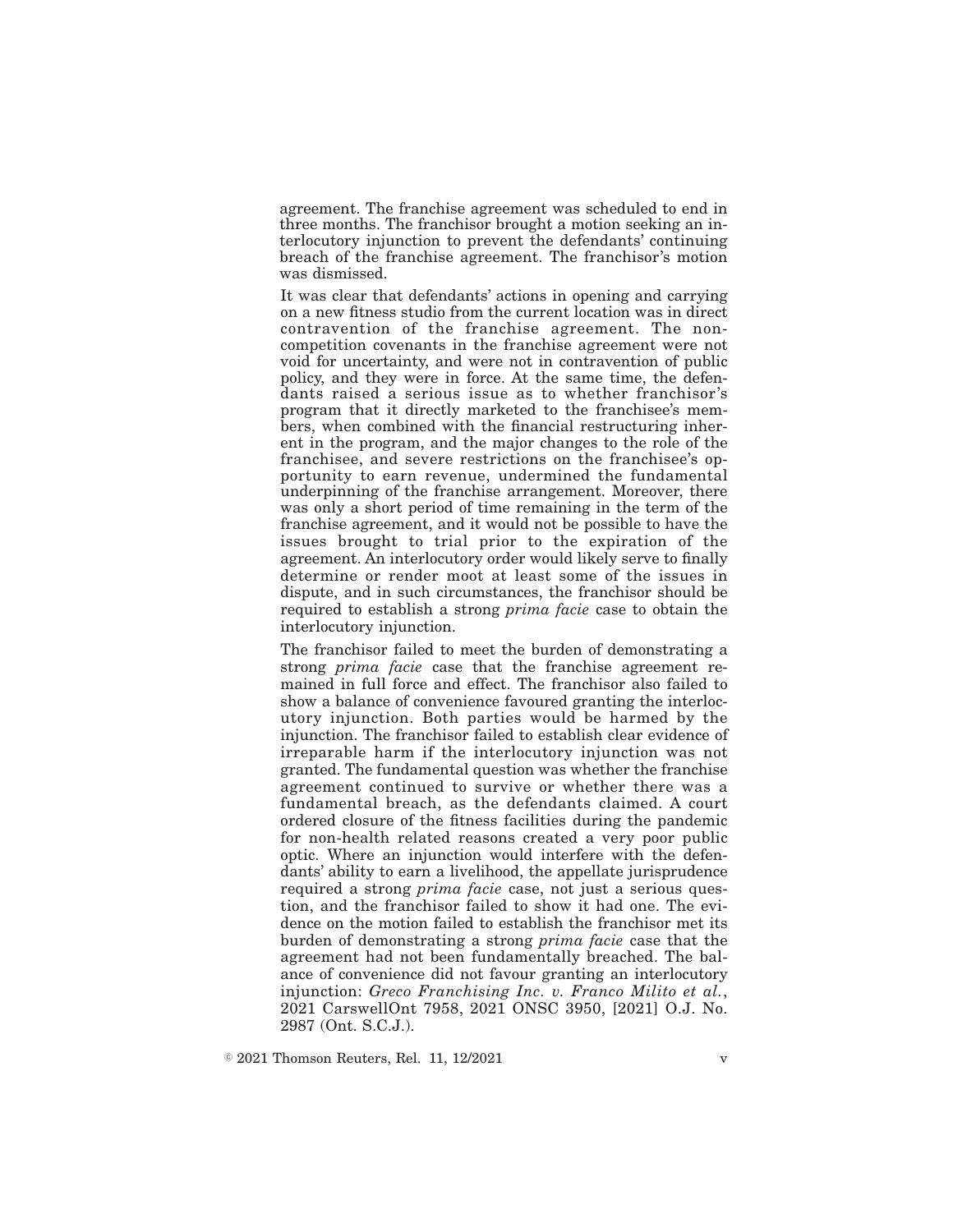E **Human Rights – Human Rights Complaint – Employee Subject to Collective Agreement Jurisdiction of Arbitrator Appointed Under Collective Agreement – Whether Exclusive Jurisdiction —** Where an employee filed a human rights complaint alleging that the employer failed to adequately accommodate her addiction disability, the exclusive jurisdiction of a labour arbitrator appointed under the collective agreement and empowered by provincial labour legislation extended to adjudicating the human rights dispute arising from the collective agreement. In *Northern Regional Health Authority v. Horrocks*, 2021 SCC 42 (S.C.C.), reversing *Northern Regional Health Authority v. Manitoba Human Rights Commission et al*, 2017 CarswellMan 458, 2017 MBCA 98, [2017] M.J. No. 274, [2018] 1 W.W.R. 77, 2018 C.L.L.C. 230-009, 27 Admin. L.R. (6th) 95, 416 D.L.R. (4th) 385, 43 C.C.E.L. (4th) 16, 88 C.H.R.R. D/1 (Man. C.A.), reversing *Northern Regional Health Authority v. Manitoba (Human Rights Commission)* (2016), 2016 MBQB 89, 327 Man. R. (2d) 284, [2016] M.J. No. 127, 84 C.H.R.R. D/67, 33 C.C.E.L. (4th) 323, 2016 C.L.L.C. 230-031, [2016] 11 W.W.R. 297, 2016 CarswellMan 155 Edmond J. (Man. Q.B.), the employee was suspended for attending work under the influence of alcohol. After the employee disclosed her alcohol addiction, and refused to enter into an agreement requiring that she abstain from alcohol and engage in addiction treatment, her employment was terminated. The employee's union filed a grievance and her employment was reinstated on substantially the same terms as the agreement the employee had refused to sign. Shortly thereafter, the employee's employment was terminated for an alleged breach of those terms. The employee filed a discrimination complaint with the Manitoba Human Rights Commission, which was heard by an adjudicator appointed under *The Human Rights Code*, C.C.S.M., c. H175. The employer contested the adjudicator's jurisdiction, arguing that *Weber v. Ontario Hydro*, [1995] 2 S.C.R. 929, recognized the exclusive jurisdiction in an arbitrator appointed under a collective agreement, and that this extended to human rights complaints arising from a unionized workplace. The adjudicator disagreed, finding that she had jurisdiction because the essential character of the dispute was an alleged human rights violation. She went on to consider the merits of the complaint and found that the employer had discriminated against the employee.

On judicial review to the Manitoba Court of Queen's Bench, the reviewing judge found an error in the adjudicator's characterization of the essential character of the dispute, and set aside her decision on the issue of jurisdiction. The Manitoba Court of Appeal allowed the employee's appeal. It agreed that disputes concerning the termination of a union